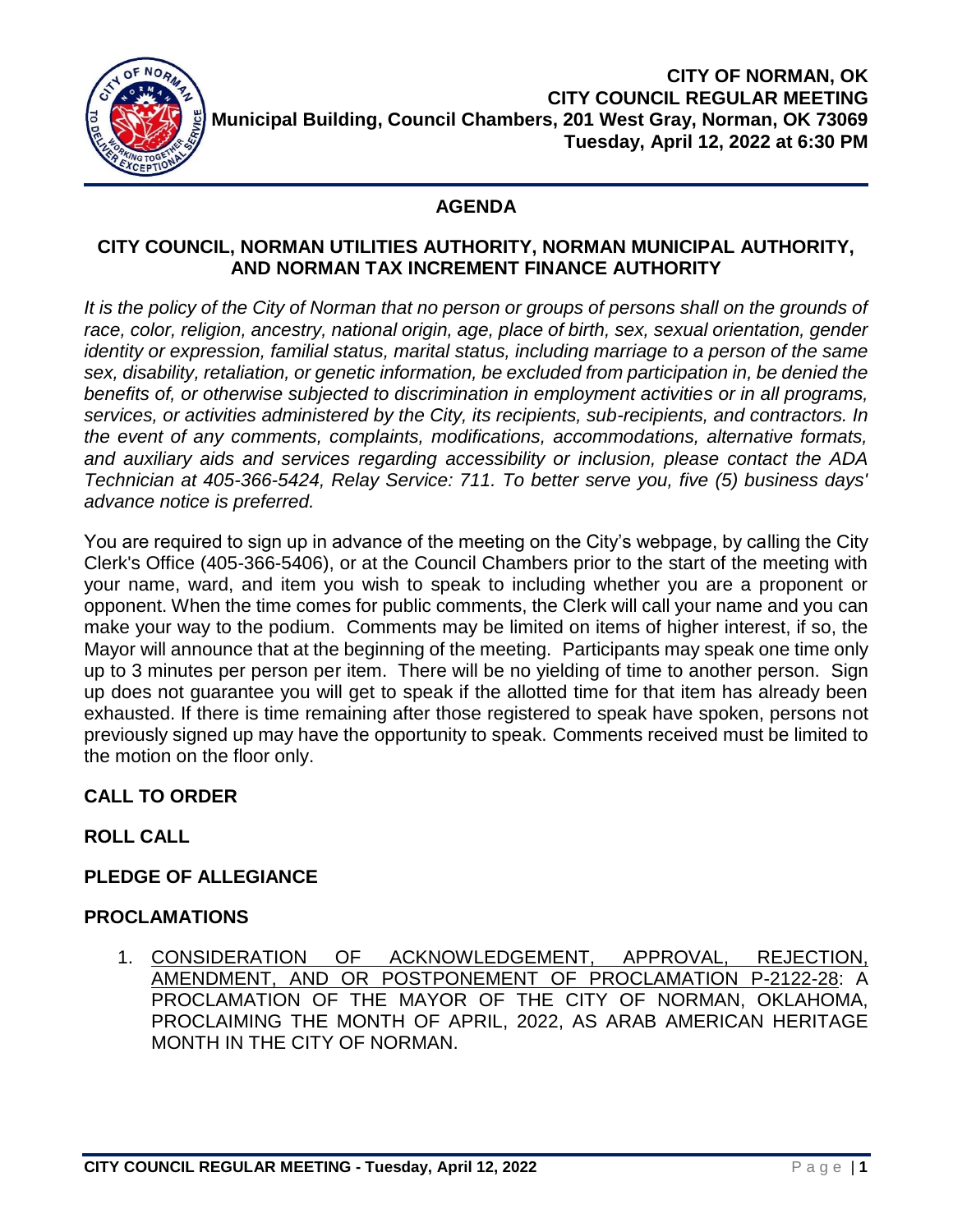- 2. CONSIDERATION OF ACKNOWLEDGMENT, APPROVAL, REJECTION, AMENDMENT, AND/OR POSTPONEMENT OF PROCLAMATION P-2122-29: A PROCLAMATION OF THE MAYOR OF THE CITY OF NORMAN PROCLAIMING THE WEEK OF APRIL 11 THROUGH 15, 2022, AS COMMUNITY DEVELOPMENT WEEK IN THE CITY OF NORMAN.
- 3. CONSIDERATION OF ACKNOWLEDGMENT, APPROVAL, REJECTION, AMENDMENT, AND/OR POSTPONEMENT OF PROCLAMATION P-2122-30: A PROCLAMATION OF THE MAYOR OF THE CITY OF NORMAN PROCLAIMING THE MONTH OF APRIL, 2022, AS FAIR HOUSING MONTH IN THE CITY OF NORMAN.
- 4. CONSIDERATION OF ACKNOWLEDGEMENT, APPROVAL, AMENDMENT, AND/OR POSTPONEMENT OF PROCLAMATION P-2122-31: A PROCLAMATION OF THE MAYOR OF THE CITY OF NORMAN, OKLAHOMA, PROCLAIMING THE MONTH OF APRIL, 2022, AS CHILD ABUSE PREVENTION MONTH IN THE CITY OF NORMAN.
- 5. CONSIDERATION OF ACKNOWLEDGEMENT, APPROVAL, AMENDMENT, AND/OR POSTPONEMENT OF PROCLAMATION P-2122-33: A PROCLAMATION OF THE MAYOR OF THE CITY OF NORMAN, OKLAHOMA, PROCLAIMING THE MONTH OF APRIL, 2022, AS AUTISM AWARENESS AND ACCEPTANCE MONTH IN THE CITY OF NORMAN.

## **COUNCIL ANNOUNCEMENTS**

## **CONSENT DOCKET**

This item is placed on the agenda so that the City Council, by unanimous consent, can designate those routine agenda items that they wish to be approved or acknowledged by one motion. If any item proposed does not meet with approval of all Councilmembers, that item will be heard in regular order. Staff recommends that Item 6 through Item 25 be placed on the consent docket.

## **First Reading Ordinance**

6. CONSIDERATION OF ADOPTION, REJECTION, AMENDMENT, AND/OR POSTPONEMENT OF ORDINANCE O-2122-23 UPON FIRST READING BY TITLE: AN ORDINANCE OF THE COUNCIL OF THE CITY OF NORMAN, OKLAHOMA, AMENDING SECTION 460 OF CHAPTER 22 OF THE CODE OF THE CITY OF NORMAN SO AS TO GRANT SPECIAL USE FOR A BAR, LOUNGE, OR TAVERN IN THE C-3, INTENSIVE COMMERCIAL DISTRICT FOR THE SOUTH 40 FEET OF THE EAST 140 FEET OF LOT TWENTY-FOUR (24) AND THE NORTH 8 FEET OF THE EAST 140 FEET OF LOT TWENTY-FIVE (25), IN BLOCK ONE (1) OF LARSH'S UNIVERSITY ADDITION, TO NORMAN, CLEVELAND COUNTY, OKLAHOMA; AND PROVIDING FOR THE SEVERABILITY THEREOF. (796 ASP AVENUE)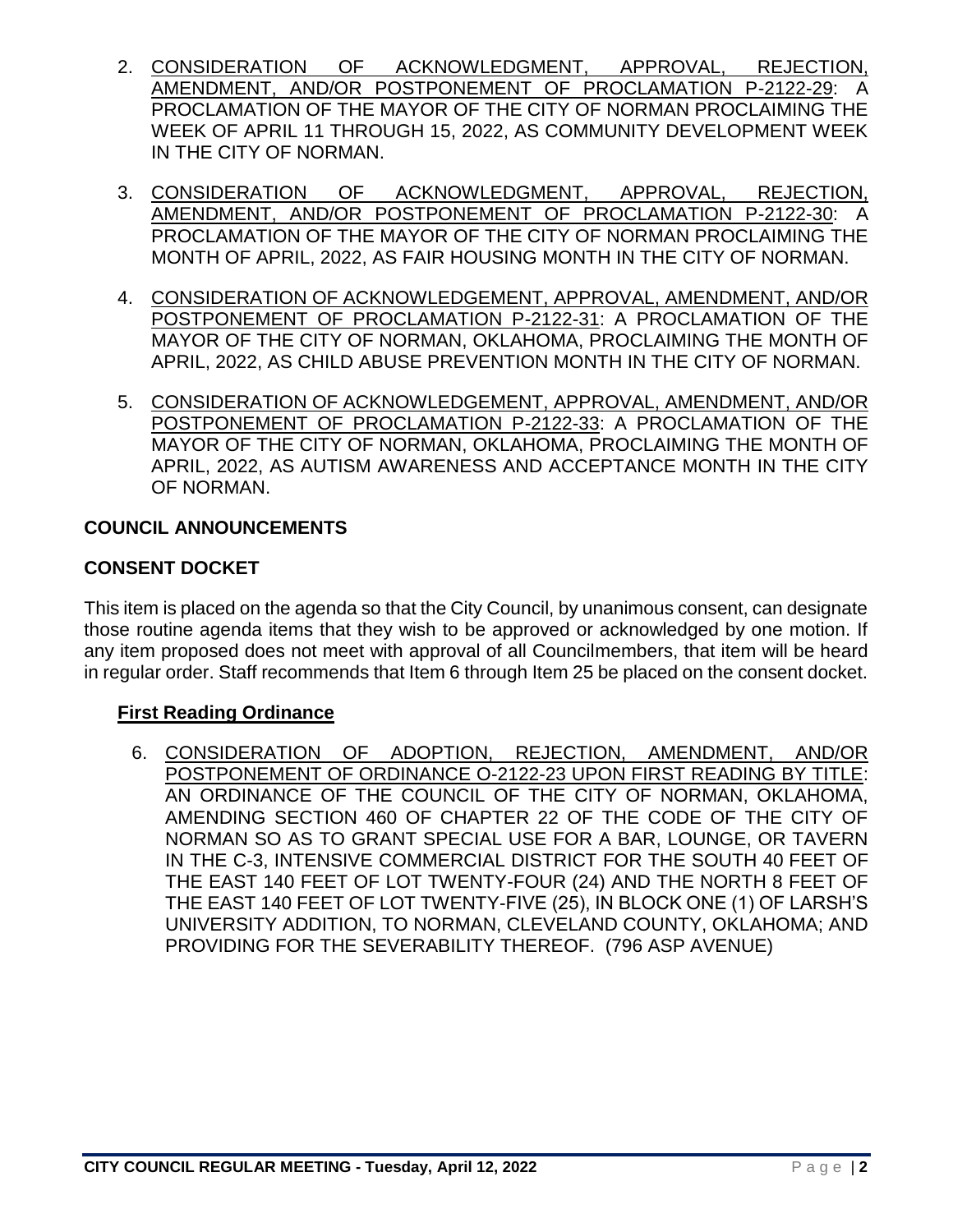- 7. CONSIDERATION OF ADOPTION, REJECTION, AMENDMENT AND/OR POSTPONEMENT OF ORDINANCE O-2122-37 UPON FIRST READING BY TITLE: AN ORDINANCE OF THE COUNCIL OF THE CITY OF NORMAN, OKLAHOMA, AMENDING SECTION 460 OF CHAPTER 22 OF THE CODE OF THE CITY OF NORMAN SO AS TO REMOVE THE EAST 20 FEET OF LOT FIFTY (50) AND ALL OF LOT FIFTY-ONE (51), IN BLOCK TWO (2), OF WOODSLAWN ADDITION, TO NORMAN, CLEVELAND COUNTY, OKLAHOMA, FROM THE R-1, SINGLE FAMILY DWELLING DISTRICT AND PLACE THE SAME IN THE C-2, GENERAL COMMERCIAL DISTRICT, OF SAID CITY; AND PROVIDING FOR THE SEVERABILITY THEREOF. (621 HIGHLAND PARKWAY)
- 8. CONSIDERATION OF ADOPTION, REJECTION, AMENDMENT AND/OR POSTPONEMENT OF ORDINANCE O-2122-38 UPON FIRST READING BY TITLE: AN ORDINANCE OF THE COUNCIL OF THE CITY OF NORMAN, OKLAHOMA, AMENDING SECTION 460 OF CHAPTER 22 OF THE CODE OF THE CITY OF NORMAN SO AS TO REMOVE PART OF THE SOUTH HALF (S/2) OF THE NORTH HALF (N/2) OF THE SOUTHEAST QUARTER (SE/4) OF THE SOUTHEAST QUARTER (SE/4) OF THE SOUTHWEST QUARTER (SW/4) OF SECTION THIRTY-SIX (36), TOWNSHIP NINE (9) NORTH, RANGE THREE (3) WEST OF THE INDIAN MERIDIAN, NORMAN, CLEVELAND COUNTY, OKLAHOMA, FROM THE RM-6, MEDIUM DENSITY APARTMENT DISTRICT AND PLACE THE SAME IN THE C-2, GENERAL COMMERCIAL DISTRICT, OF SAID CITY; AND PROVIDING FOR THE SEVERABILITY THEREOF. (1134 MCGEE DRIVE)
- 9. CONSIDERATION OF ADOPTION, REJECTION, AMENDMENT AND/OR POSTPONEMENT OF ORDINANCE O-2122-39 UPON FIRST READING BY TITLE: AN ORDINANCE OF THE COUNCIL OF THE CITY OF NORMAN, OKLAHOMA, AMENDING SECTION 460 OF CHAPTER 22 OF THE CODE OF THE CITY OF NORMAN SO AS TO REMOVE PART OF THE NORTHEAST QUARTER (NE/4) OF SECTION SIXTEEN (16), TOWNSHIP EIGHT (8) NORTH, RANGE TWO (2) WEST OF THE INDIAN MERIDIAN, NORMAN, CLEVELAND COUNTY, OKLAHOMA, FROM THE C-1, LOCAL COMMERCIAL DISTRICT AND PLACE THE SAME IN THE C-2, GENERAL COMMERCIAL DISTRICT, OF SAID CITY; AND PROVIDING FOR THE SEVERABILITY THEREOF. (SOUTHWEST CORNER OF EAST CEDAR LANE ROAD AND CLASSEN BOULEVARD)

## **Donation**

10. CONSIDERATION OF ACCEPTANCE, REJECTION, AMENDMENT AND/OR POSTPONEMENT OF A DONATION IN THE AMOUNT OF \$2,000 FROM THE OKLAHOMA POSTAL EMPLOYEE BENEVOLENT SOCIETY TO BE USED FOR THE K-9 UNIT AT THE NORMAN POLICE DEPARTMENT AND BUDGET APPROPRIATION AS OUTLINED IN THE STAFF REPORT.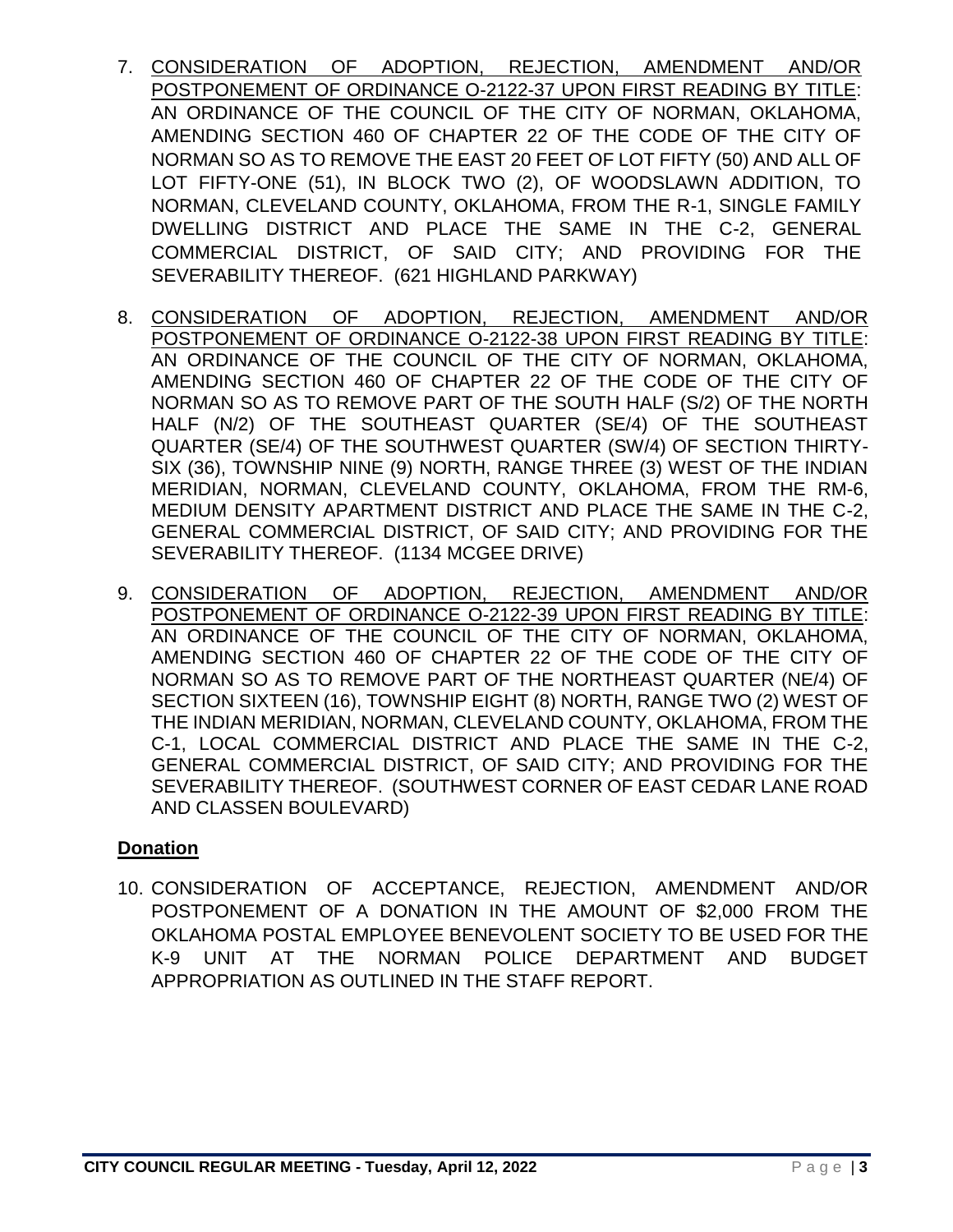- 11. CONSIDERATION OF APPROVAL, ACCEPTANCE, REJECTION, AMENDMENT, AND/OR POSTPONEMENT OF TEMPORARY EASEMENT E-2122-52: A TEMPORARY CONSTRUCTION EASEMENT FROM BEATRICE YORKTOWN HOLDINGS, L.L.C., A TEXAS LIMITED LIABILITY COMPANY, IN THE AMOUNT OF \$1,000 FOR THE PORTER AVENUE STREETSCAPE 2019 BOND PROJECT.
- 12. CONSIDERATION OF APPROVAL, ACCEPTANCE, REJECTION, AMENDMENT, AND/OR POSTPONEMENT OF TEMPORARY EASEMENT E-2122-53: A TEMPORARY CONSTRUCTION EASEMENT FROM BOOMER'S EXPRESS CORPORATION IN THE AMOUNT OF \$500 FOR THE PORTER AVENUE STREETSCAPE 2019 BOND PROJECT.
- 13. CONSIDERATION OF APPROVAL, ACCEPTANCE, REJECTION, AMENDMENT, AND/OR POSTPONEMENT OF TEMPORARY EASEMENT E-2122-54: A TEMPORARY CONSTRUCTION EASEMENT FROM THE MEREDITH & JEFF ROWLAND LIVING TRUST DATED MARCH 14, 2019, IN THE AMOUNT OF \$6,200 FOR THE PORTER AVENUE STREETSCAPE 2019 BOND PROJECT.
- 14. CONSIDERATION OF APPROVAL, ACCEPTANCE, REJECTION, AMENDMENT, AND/OR POSTPONEMENT OF EASEMENT E-2122-57: A PERMANENT SIDEWALK AND UTILITY EASEMENT FROM RIEGER, L.L.C., IN THE AMOUNT OF \$2,060 FOR THE PORTER AVENUE STREETSCAPE 2019 BOND PROJECT.
- 15. CONSIDERATION OF APPROVAL, ACCEPTANCE, REJECTION, AMENDMENT, AND/OR POSTPONEMENT OF TEMPORARY EASEMENT E-2122-58: A TEMPORARY CONSTRUCTION EASEMENT FROM RIEGER, L.L.C., IN THE AMOUNT OF \$70 FOR THE PORTER AVENUE STREETSCAPE 2019 BOND PROJECT.

# **Contracts**

- 16. CONSIDERATION OF APPROVAL, ACCEPTANCE, REJECTION, AMENDMENT OR POSTPONEMENT OF LANDLORD'S WAIVER PURSUANT TO CONTRACT K-8990-32: BY AND BETWEEN THE CITY OF NORMAN, HASKELL LEMON GROUP, LLC AND UMB BANK N.A. ALLOWING UMB BANK, N.A. ACCESS TO 4511 SOUTH CHAUTAUQUA AVENUE TO VIEW, SELL AND REMOVE COLLATERAL LOCATED ON THE PROPERTY.
- 17. CONSIDERATION OF APPROVAL, REJECTION, AMENDMENT, AND/OR POSTPONEMENT OF AMENDMENT NO. ONE TO CONTRACT K-1617-66: BY AND BETWEEN NORMAN UTILITIES AUTHORITY AND PROFESSIONAL ENGINEERING CONSULTANTS, P.A., INCREASING THE CONTRACT AMOUNT BY \$17,000 FOR A REVISED CONTRACT AMOUNT OF \$72,800 FOR THE LIFT STATION D FORCE MAIN REPLACEMENT PROJECT, PHASE II.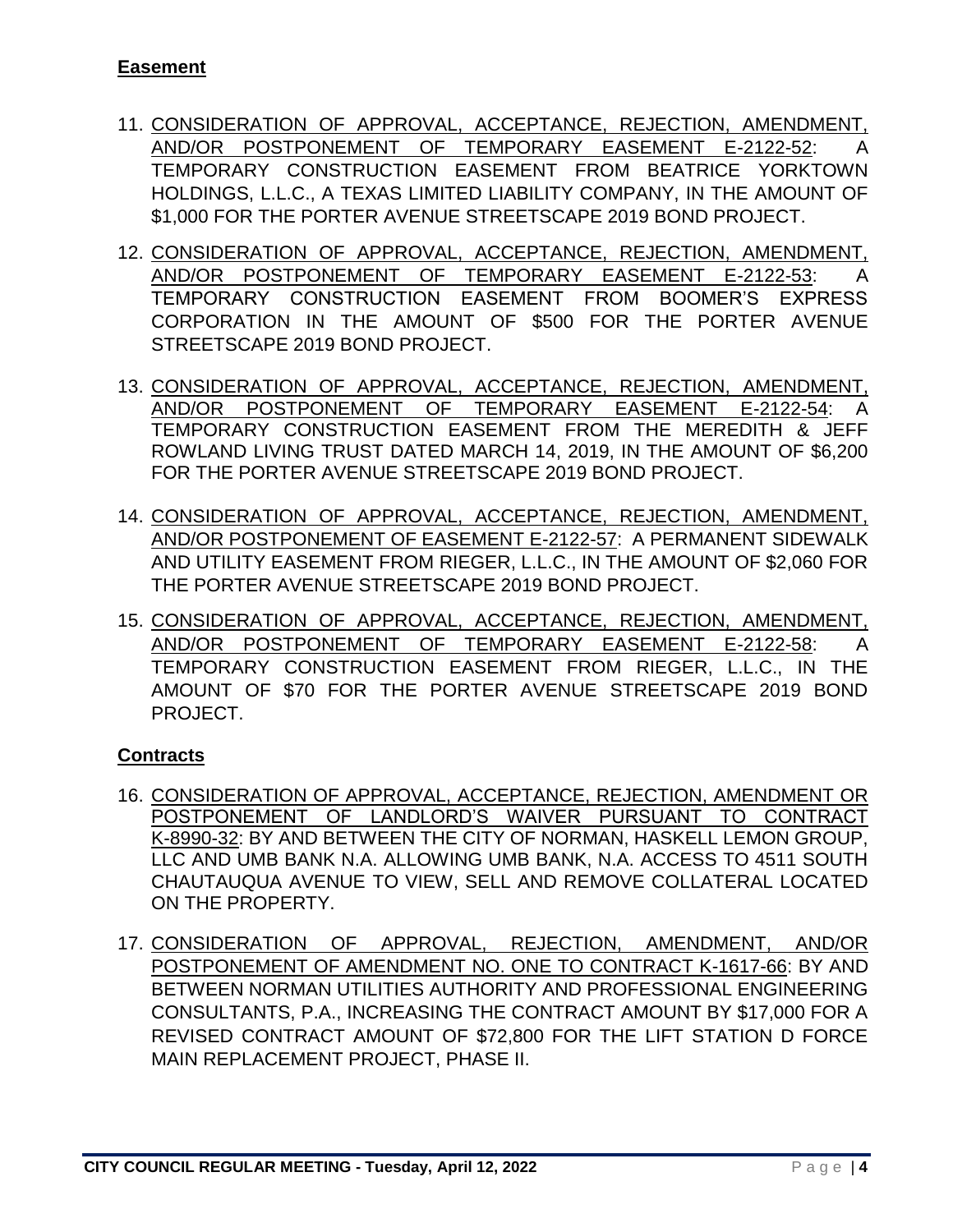- 18. CONSIDERATION OF APPROVAL, ACCEPTANCE, REJECTION, AMENDMENT, AND/OR POSTPONEMENT OF AMENDMENT NO. THREE TO CONTRACT K-1617-105: BY AND BETWEEN THE CITY OF NORMAN, OKLAHOMA, AND GARVER, L.L.C., INCREASING THE CONTRACT AMOUNT BY \$34,400 FOR A REVISED CONTRACT AMOUNT OF \$469,350 TO PROVIDE ADDITIONAL DESIGN SERVICES FOR THE JAMES GARNER AVENUE PROJECT FROM ACRES STREET TO FLOOD AVENUE.
- 19. CONSIDERATION OF APPROVAL, ACCEPTANCE, REJECTION, AMENDMENT OR POSTPONEMENT OF CHANGE ORDER NO. ONE TO CONTRACT K-2021-11: BY AND BETWEEN NORMAN UTILITIES AUTHORITY AND HAMMER CONSTRUCTION, INC. INCREASING THE CONTRACT AMOUNT BY \$9,175.10 FOR A REVISED CONTRACT AMOUNT OF \$831,401.50 AND ADDING 236 CALENDAR DAYS TO THE CONTRACT FOR THE 2015 WATER WELLS & LINES PROJECT, LOCATED NEAR TECUMSEH ROAD AND/OR 108TH AVENUE N.E., FINAL ACCEPTANCE OF THE PROJECT AND FINAL PAYMENT IN THE AMOUNT OF \$80,399.99
- 20. CONSIDERATION OF APPROVAL, REJECTION, AMENDMENT, AND/OR POSTPONEMENT OF AMENDMENT NO. ONE TO CONTRACT K-2021-96: A CONTRACT BY AND BETWEEN THE NORMAN UTILITIES AUTHORITY AND GARVER, L.L.C., INCREASING THE CONTRACT AMOUNT BY \$17,564 FOR A REVISED CONTRACT AMOUNT OF \$75,664 FOR PORTER AVENUE WATER LINE REPLACEMENT PROJECT, PHASE II
- 21. CONSIDERATION OF APPROVAL, REJECTION, AMENDMENT, AND/OR POSTPONEMENT OF AMENDMENT NO. ONE TO CONTRACT K-2021-114: A CONTRACT BY AND BETWEEN THE NORMAN MUNICIPAL AUTHORITY AND TRICORE GROUP, LLC. INCREASING THE CONTRACT AMOUNT BY \$8,500 FOR A REVISED CONTRACT AMOUNT OF \$39,000 FOR THE COMPOST FACILITY SCALE HOUSE PROJECT.
- 22. CONSIDERATION OF APPROVAL, REJECTION, AMENDMENT, AND/OR POSTPONEMENT OF CONTRACT K-2122-117: A CONTRACT BY AND BETWEEN THE NORMAN UTILITIES AUTHORITY AND RONALD LAWRENCE AND KAREN RENEE PAGE IN THE AMOUNT OF \$450,000 FOR THE PURCHASE OF REAL PROPERTY LOCATED AT 3101 SILVERADO WAY PLUS CLOSING COSTS TO BE DETERMINED PRIOR TO CLOSING FOR THE WATER TREATMENT PLANT LAND AND AUTHORIZE THE GENERAL MANAGER TO EXECUTE ALL CLOSING DOCUMENTS AND BUDGET TRANSFER AS OUTLINED IN THE STAFF REPORT.
- 23. CONSIDERATION OF APPROVAL, REJECTION, AMENDMENT OR POSTPONEMENT OF CONTRACT K-2122-120: A CONTRACT BY AND BETWEEN THE CITY OF NORMAN, OKLAHOMA, AND EQUITY COMMERCIAL REALTY, L.L.C., FOR PROPERTY LOCATED AT 1901 RESEARCH PARK BOULEVARD FOR A PERIOD OF FIVE YEARS SUBJECT TO ANNUAL APPROPRIATION OF FUNDS.